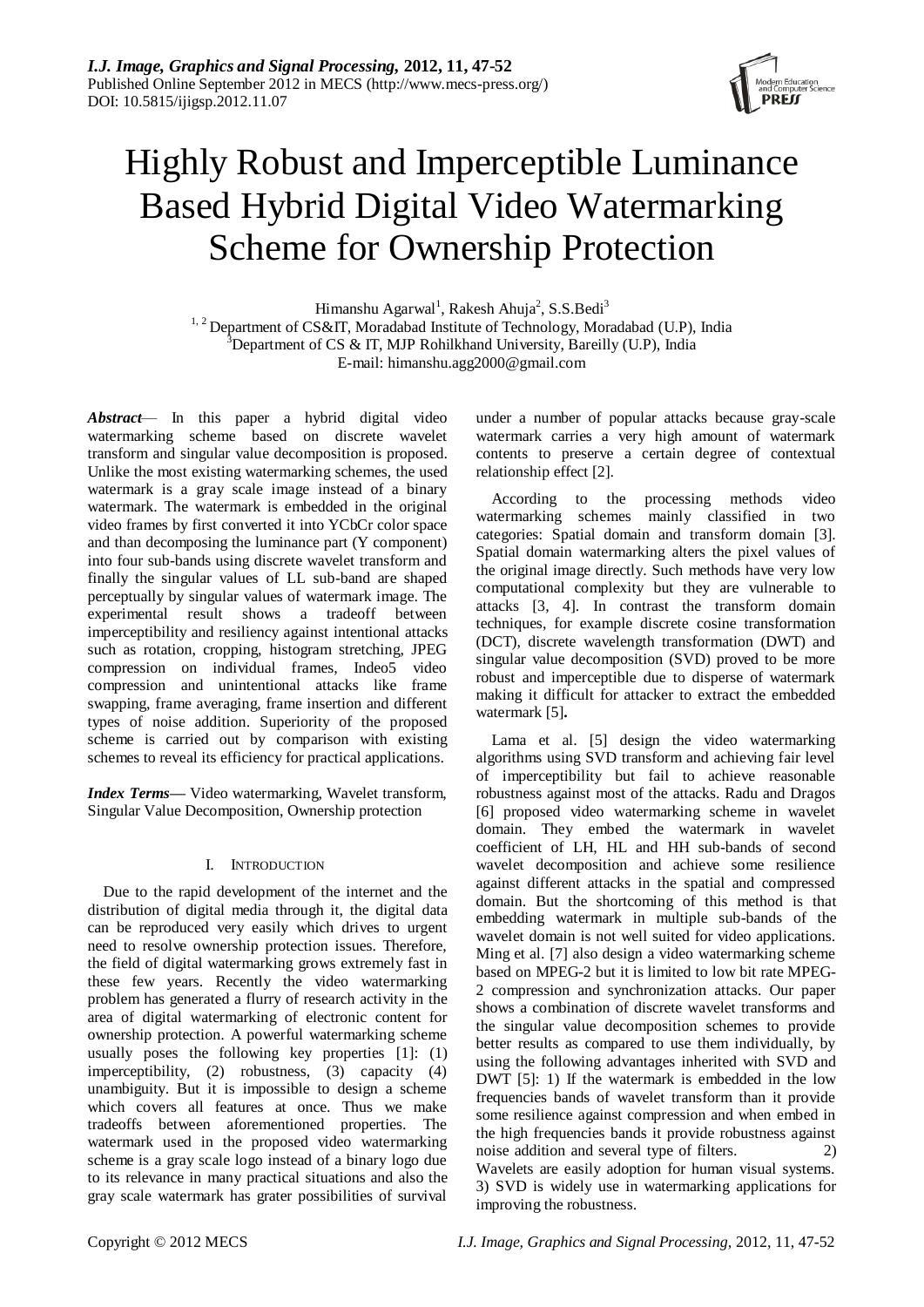### **48** Highly Robust and Imperceptible Luminance Based Hybrid Digital Video Watermarking Scheme for Ownership Protection

Till now the techniques used for video watermarking are lagging behind, because of poor anti-attack technology and characteristics of the digital products that they are easy to copy and transfer. Facing the popularity of communication networks, digital video ownership protection and authentication is the critical issues which need to be solved. The proposed video watermarking scheme is an effective technique to solve these problems by retaining imperceptibility and robustness against various attacks.

The rest of the paper is organized as follows. In section two, we briefly introduce the concept of SVD and DWT transformation techniques for understanding our scheme. In section three, we propose our video watermarking method, where we describe the watermark embedding and extraction process. In section four, we presents the experimental results and in section five, same are compare with existing work done by previous researchers. The conclusions of our study are stated in section six.

## II. PRELIMINARIES

Since the details of the SVD and DWT are found in Refs. [2] and [8], this paper gives only a brief overview as below.

#### *A. Singular Value Decomposition (SVD)*

SVD is extensively used in a variety of image processing applications because it reveals several essential properties: 1) SVD of an image does not change significantly when a small perturbation is added to the image. Because of this property SVD has been used in watermarking methods to improving the robustness. 2) The SVD image matrix containing many small values compared with the first singular value so if we neglect these smaller values in reconstruction of an image, it does not degrade the quality of the image. Due to this reason it is widely used in compression of images. 3) Singular value of an image specifies the brightness of an image layer and the singular vector represents the geometry of the image.

The SVD technique decomposes a matrix A of size M x N in three matrices: U, S and V according to the following equation,

 $\overline{0}$ 

A = U x S x V<sup>T</sup>  
\n
$$
= \begin{bmatrix} u_{1,1} & \cdots & u_{1,M} \\ u_{2,1} & \cdots & u_{2,M} \\ \vdots & \vdots & \vdots \\ u_{M,1} & \cdots & u_{M,M} \end{bmatrix} x \begin{bmatrix} \sigma_{1,1} & 0 & \cdots & 0 \\ 0 & \sigma_{2,2} & \cdots & 0 \\ \vdots & \vdots & \vdots & \vdots \\ 0 & 0 & \cdots & \sigma_{N,N} \end{bmatrix}
$$

$$
\mathbf{x} \begin{bmatrix} v_{1,1} & \cdots & \cdots & v_{1,N} \\ v_{2,1} & \cdots & \cdots & v_{2,N} \\ \vdots & \vdots & \vdots & \vdots \\ v_{N,1} & \cdots & \cdots & v_{N,N} \end{bmatrix}^{T}
$$
 (1)

where U and V given in Eq.(1) are the orthogonal matrices of size M x M and N x N respectively, with the properties of  $U_T U = I$  and  $V_T V = I$ , here I is the identity matrix. S is the diagonal matrix of M x N containing the eigen values ( $\sigma_{i,i}$ ) of matrix A arranged in a descending order.

#### *B. Discrete Wavelet Transform (DWT)*

DWT is an important tool for multiresolution decomposition of images or video frames and are widely used in image and video processing due to its following inherited benefits over the sinusoids based transform:

- 1) It has an ability to analyze the signal in both time and frequency domain simultaneously.
- 2) Wavelet exhibit constant shape because they are generated from only one function

In wavelet investigation, an orthonormal set of functions, as well as a nonorthogonal, but linearly independent basis are employed [2]. A 2D wavelet transform decompose an image into four components:

- 1) Approximation Coefficients
- 2) Horizontal Coefficients
- 3) Vertical Coefficients
- 4) Diagonal Coefficients

Approximation coefficients are also called as base image which represents the low frequency part. The horizontal, vertical and diagonal coefficients are called detail coefficients and represent the high frequency part along horizontal, vertical and diagonal of the image.

Let I be an image (or frame of an video), after decomposed by wavelet transformation, the consequent of the first level decomposition is

# $I = Iw<sub>LL1</sub>+ Iw<sub>LH1</sub>+ Iw<sub>HL1</sub>+ Iw<sub>HH1</sub>$

where Iw<sub>LL1</sub> represent the base image (approximation) and  $Iw<sub>LHI</sub>$ ,  $Iw<sub>HLI</sub>$ ,  $Iw<sub>HHI</sub>$  are the first level vertical, horizontal and diagonal details. The approximation and detail images obtained from decomposition are usually structured as shown in Fig. 1.



Fig. 1 Wavelet Decomposition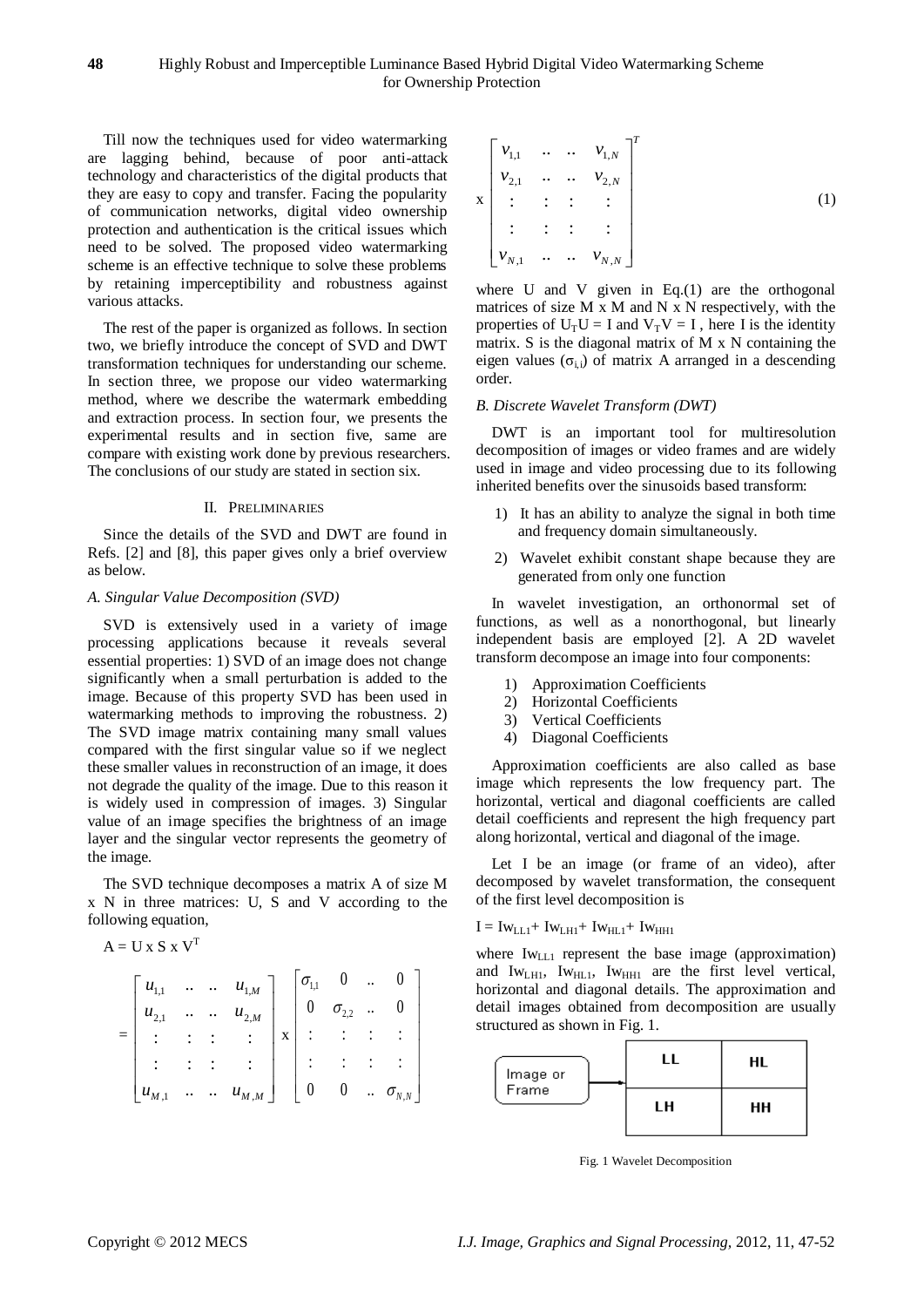We can get the nth level decomposition by recursively applying 2D wavelet on individual coefficients of the derived components to get more fine details of the image (frame).

#### III. PROPOSED WATERMARKING SCHEME

In the propose method, we take the size of the watermark is equal to the approximation part of the first level decomposition of the image, derived by applying discrete wavelet transform on the original image.

#### *A. Embedding Procedure*

Step 1. Convert the RGB video frame into YCbCr color space by using the following equations,  $Y = 0.299$  x R + 0.587 x G + 0.114 x B  $Cb = 0.596 \times R - 0.275 \times G - 0.321 \times B$  (2)

$$
Cr = 0.212 \times R - 0.523 \times G - 0.311 \times B
$$
  
(2)

- Step 2. Decompose the luminance part of the frame by apply DWT, resulting in approximation part LL1 and detail parts LH1, HL1 and HH1 respectively.
- Step 3. Decompose the approximation part (LL1 subband) of DWT by apply singular value decomposition, resulting  $U_F$ ,  $S_F$  and  $V_F$  matrices, where  $S_F$  represents the singular values of approximation part in descending order.

$$
SVD (LL1) = UF x SF x VF
$$
 (3)

Step 4. Apply singular value decomposition on the watermark W, by which watermark is decomposed into three matrices  $U_w$ ,  $S_w$  and  $V_w$ , where  $S_W$  contains the singular values of the watermark in descending order.

$$
SVD (W) = UW x SW x VW
$$
 (4)

Step 5. Modify the singular values of the approximation part by singular values of the watermark as,

$$
SF^* = SF + \alpha SW,
$$
 (5)

where  $\alpha$  is the scale coefficient, to balance the tradeoff between the robustness and imperceptibility. Its value is taken as 0.01 in this paper.

- Step 6. For getting the modified wavelet approximation coefficient, inverse SVD is applied on the modified singular values  $S_F^*$  and U<sub>W</sub>, V<sub>W</sub> values obtained from Eq. (4).
- Step 7. Apply inverse DWT on the modified approximation part and all detail parts to get the modified luminance part Y΄ of the frame.
- Step 8. Reconstruct the video frame (watermarked video frame) from the modified luminance part Y΄ and chrominance part Cb and Cr of the original frame by convert the YCbCr into RGB color space using the following equations,

 $R' = Y' + 0.956$  x Cb + 0.620 x Cr  $G' = Y' - 0.272$  x Cb – 0.647 x Cr (6)  $B' = Y' - 1.108$  x Cb + 1.705 x Cr

#### *B. Extraction Procedure*

- Step 1. Convert the RGB video frame into YCbCr color space.
- Step 2. Decompose the luminance part of the frame by apply DWT, resulting in approximation part LL1 and detail parts LH1, HL1 and HH1.
- Step 3. Decompose the approximation part (LL1 subband) of DWT by apply singular value decomposition, resulting  $U_F$ ,  $S_F^*$  and  $V_F$  matrices, ad getting the singular values of approximation part  $S_F^*$ .
- Step 4. Extract singular values of the watermark from approximation part,

$$
Sw^* = (SF^* - SF)/\alpha \tag{7}
$$

Step 5. Extract the watermark image W΄ by using the inverse SVD as

$$
W' = UW x Sw^* x VTW
$$
 (8)

#### IV. EXPIRENMENTAL SETUP AND RESULTS

The imperceptibility and robustness of the proposed video watermarking scheme is demonstrated using MATLAB by considering standard color video sequence *Rhino* in 240 x 320 pixels with the frame rate of 15 fps and a length of 114 frames. The two standard gray-scale images logo.tif and cameraman.tif are of same size 120 x 160 pixels (by resizing it so that its size is equal to the size of LL band of the video frame) are selected as watermark. Transparency (imperceptibility) of the watermark is estimated by PSNR (peak signal to noise ratio). If the PSNR is higher than we get the less distorted frame. PSNR is measured in decibels (dB) as:

$$
PSNR = 10\log_{10}\frac{f_{\text{Peak}}^2}{MSE}
$$
\n(9)

where MSE is mean square error between the watermarked frame,  $f_w$  and the original one,  $f_o$ . The MSE is given as

is given as  
\n
$$
MSE = \frac{\sum_{i=1}^{N_1} \sum_{j=1}^{N_2} [f_o(i, j) - f_w(i, j)]^2}{N_1 x N_2}
$$
\n(10)

Fig.2 shows the tenth frame in the original video with the corresponding watermarked and attacked frames. Through figure we can conclude that frames can not be distinguished by the Human Visual System (HSV).

Robustness which is the ability of a persistent association method to withstand signal modifications under different attacks is computed by the correlation coefficient *(CC)* [10]. *CC* between embedded gray-scale watermark image (W) and extracted watermark image (W΄) is given as,

(W') is given as,  
\n
$$
CC = \frac{\sum_{m} \sum_{n} (W_{mn} - \overline{W})(W'_{mn} - \overline{W}')}{\sqrt{\left(\sum_{m} \sum_{n} (W_{mn} - \overline{W})^{2}\right)\left(\sum_{m} \sum_{n} (W'_{mn} - \overline{W}')^{2}\right)}}
$$
\n(11)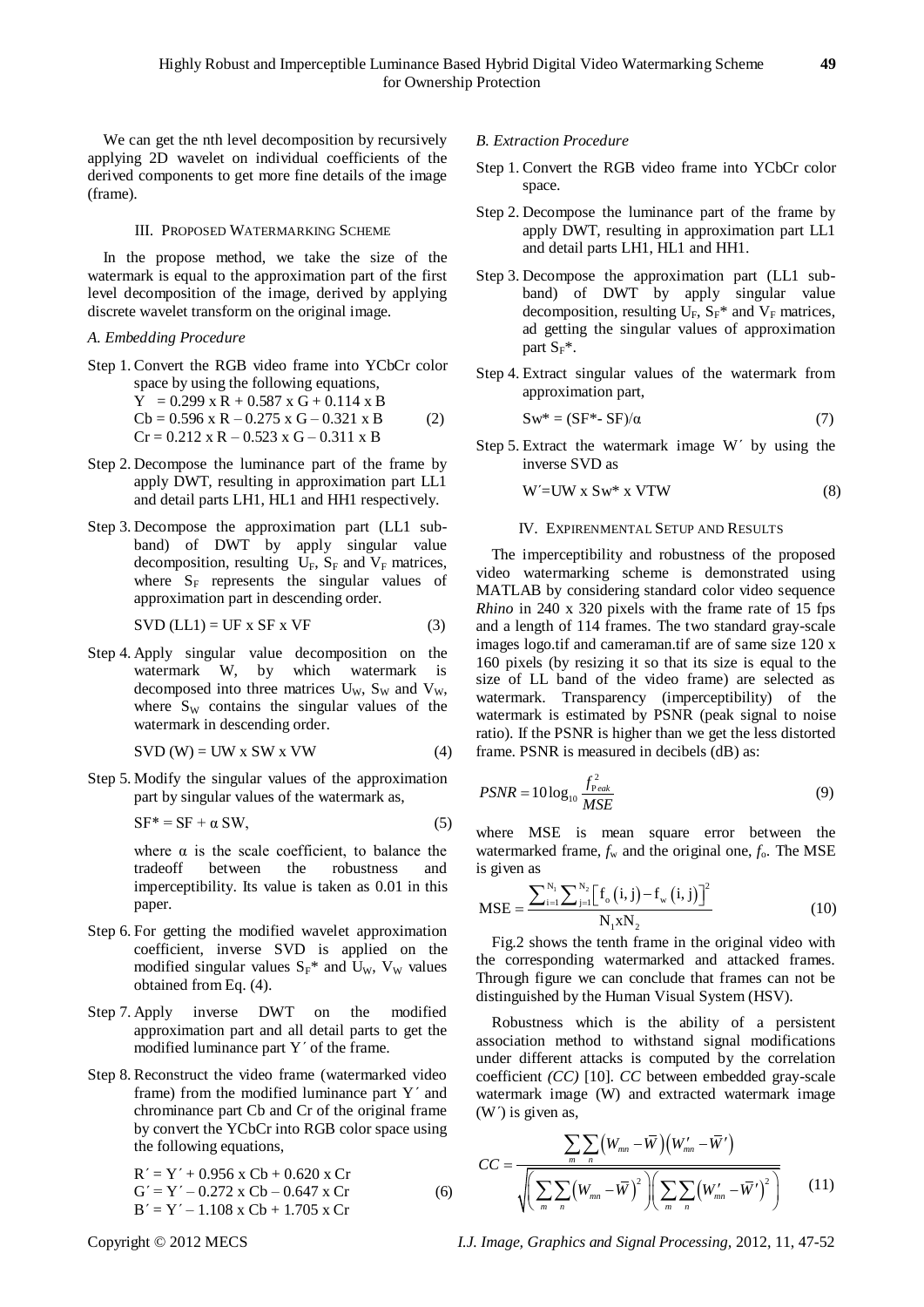where W and W΄ are the image matrices of the same size and  $\overline{W}$  and  $\overline{W}'$  are the mean value of embedded watermark image and extracted watermark image respectively. The original and extracted watermarks are shown in Fig. 3.



Fig. 2 (a) Fig. 2 (b)<br>Original Frame Watermarked Fig. 2 (b)



Watermarked Frame



Fig. 2 (c). JPEG Compressed Frame (Q =25)



Fig. 3 (a) Original Watermarks



Fig. 3 (b) Extracted Watermarks. JPEG Compression (Q=25)

Results of the Test obtained are summarized in Table:

| TABLE I. PSNR VALUE OF COVER VIDEO AND CORRELATION |
|----------------------------------------------------|
| COEFFICIENT OF EXTRACTED WATERMARK (LOGO.TIFF)     |
| UNDER VARIOUS ATTACKS                              |

| <b>Attack Type</b>                                              | <b>PSNR</b><br><b>Value</b> | cc     | <b>Extracted Watermark</b> |
|-----------------------------------------------------------------|-----------------------------|--------|----------------------------|
| Cropping<br>(40 Columns)                                        | 19.2870                     | 0.9218 |                            |
| Rotation<br>$(0.5^{\circ}$ Degree)                              | 31.5955                     | 0.8913 |                            |
| Salt and<br>Peeper<br>Density 0.01                              | 29.8433                     | 0.6948 |                            |
| Speckle<br>Noise<br>Variance<br>0.001                           | 33.5889                     | 0.8699 |                            |
| Poisson<br>Noise                                                | 35.1739                     | 0.8593 |                            |
| $_{\mathrm{JPEG}}$<br>Compression<br>Quality<br>Factor $Q = 25$ | 33.9343                     | 0.8691 |                            |
| Indeo <sub>5</sub><br>Compression<br>Quality<br>Factor $Q = 25$ | 33.5694                     | 0.8691 |                            |
| Frame<br>Swapping<br>(Swap Six<br>Frames)                       | 32.7610                     | 0.8530 |                            |
| Frame<br>Averaging<br>(Average<br>Two Frames)                   | 32.9146                     | 0.8579 |                            |
| Frame<br>Insertion<br>(Ten Frames<br>Inserted)                  | 24.1094                     | 0.9173 |                            |
| Intensity<br>Adjustment<br>Between<br>$[.2.3.1]$ to<br>[.6.71]  | 21.1467                     | 0.9645 | The                        |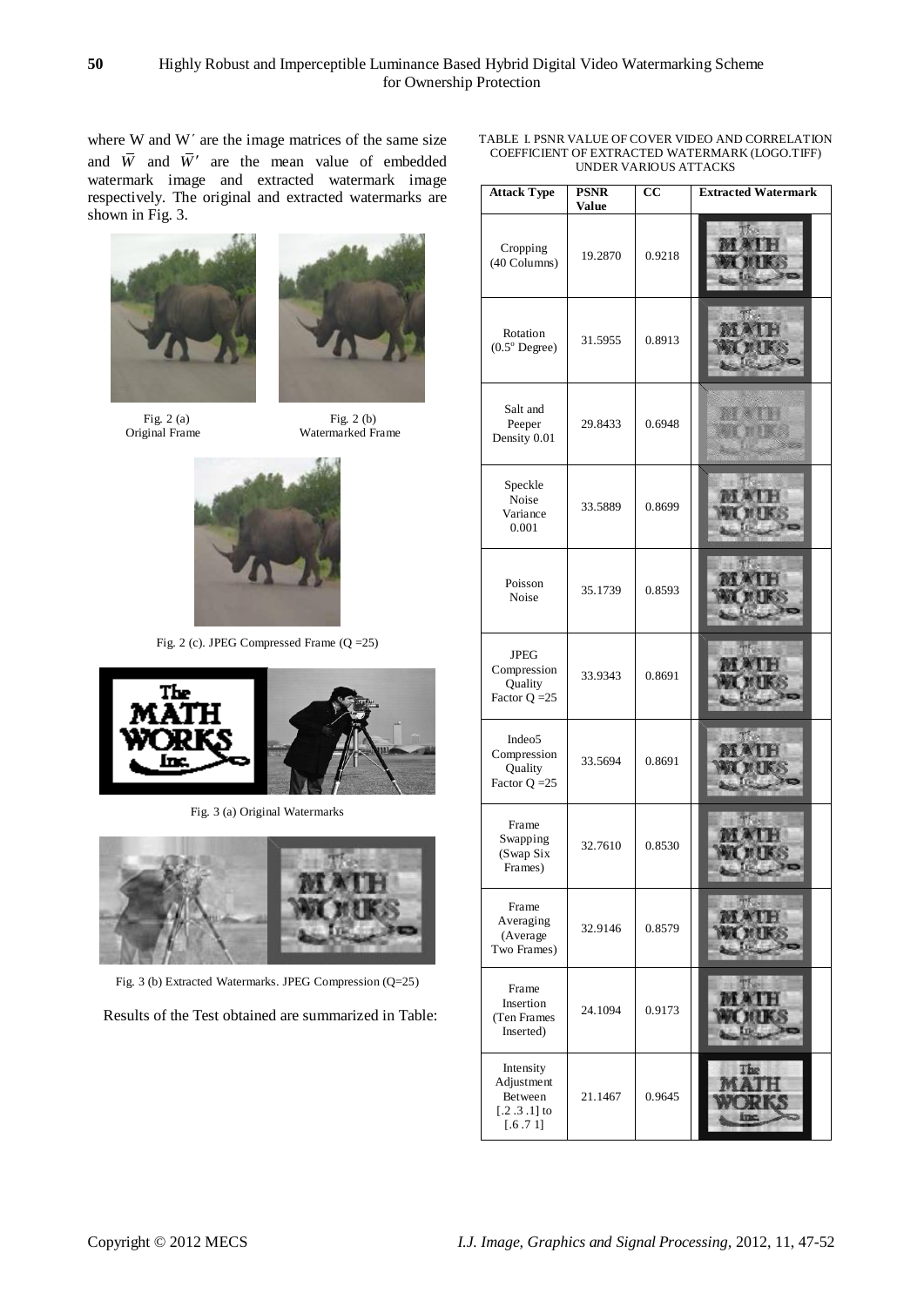| <b>Attack Type</b>                                             | <b>PSNR</b><br><b>Value</b> | cc     | <b>Extracted Watermark</b> |
|----------------------------------------------------------------|-----------------------------|--------|----------------------------|
| Cropping<br>(40)<br>Columns)                                   | 19.2875                     | 0.9057 |                            |
| Rotation<br>$(0.5^{\circ}$ Degree)                             | 31.6002                     | 0.8500 |                            |
| Salt and<br>Peeper<br>Density 0.01                             | 29.8398                     | 0.6061 |                            |
| Speckle<br>Noise<br>Variance<br>0.001                          | 33.6066                     | 0.8394 |                            |
| Poisson<br>Noise                                               | 35.1980                     | 0.8655 |                            |
| <b>JPEG</b><br>Compression<br>Quality<br>Factor $Q = 25$       | 33.9736                     | 0.8434 |                            |
| Indeo5<br>Compression<br>Quality<br>Factor $Q = 25$            | 33.8426                     | 0.8426 |                            |
| Frame<br>Swapping<br>(Swap Six<br>Frames)                      | 32.8024                     | 0.8316 |                            |
| Frame<br>Averaging<br>(Average<br>Two Frames)                  | 32.9579                     | 0.8368 |                            |
| Frame<br>Insertion<br>(Ten Frames<br>Inserted)                 | 24.1123                     | 0.9110 |                            |
| Intensity<br>Adjustment<br>Between<br>$[.2.3.1]$ to<br>[.6.71] | 21.1473                     | 0.9660 |                            |

TABLE II. PSNR VALUE OF COVER VIDEO AND CORRELATION COEFFICIENT OF EXTRACTED WATERMARK (CAMERAMAN.TIFF) UNDER VARIOUS ATTACKS

# V. COMPARISON WITH THE PREVIOUS WORK

Results obtained from the Table. I and Table. II are compared with the existing work which shows in Table. III. Superiority of the proposed scheme is carried out by comparison made with existing schemes which reveal the efficiency of proposed scheme for practical applications.

| <b>Attack Type</b>         | $[11]$ | $[12]$ | [13] | $[14]$ | <b>Proposed</b><br><b>Scheme</b> |
|----------------------------|--------|--------|------|--------|----------------------------------|
| <b>JPEG</b><br>Compression | 0.812  | 0.510  | 0.65 |        | 0.8691                           |
| Frame<br>Averaging         | 0.661  | 0.482  |      |        | 0.8579                           |
| Contrast<br>Adjustment     |        |        |      | 0.5192 | 0.9645                           |

TABLE III. COMPARISON BETWEEN CORRELATION COEFFICIENTS OF THE PROPOSED SCHEME AND THE EXISTING METHODS

## VI. CONCLUSIONS

In this paper we proposed a robust video watermarking scheme for ownership protection based on wavelet transform and singular valued decomposition. Eleven different types of attacks were applied to the watermarked video in the proposed system. Simulation results shows that the proposed scheme achieve good resilience against most of the geometric and video specific attacks. A comparison with different algorithms reveals the superiority of the proposed scheme.

According to the experimental results summarized in the Table.1 and Table.2 above, the proposed watermarking scheme can achieved the following features:

- 1) In the proposed scheme, we embed the watermark on the SVD coefficients achieved by taking LL band through DWT of video frame, so the scheme has certain robustness and it preserve the transparency of the watermark in the video sequence.
- 2) The proposed scheme also shows considerable amount of resistance against the various types of noise even if the watermark is shaped in the low frequencies of the video frame through DWT.
- 3) The capacity of embedding is good enough as the size of the embedded watermark is greater than the size of watermarks use by most of the previous researchers [2, 9].

#### ACKNOWLEDGMENT

The authors would like to thank Mr. Farooq Husian Associate professor, Moradabad Institute of Technology, Moradabad (U.P) India for the careful reading of the paper and for constructive, focused comments and suggestions.